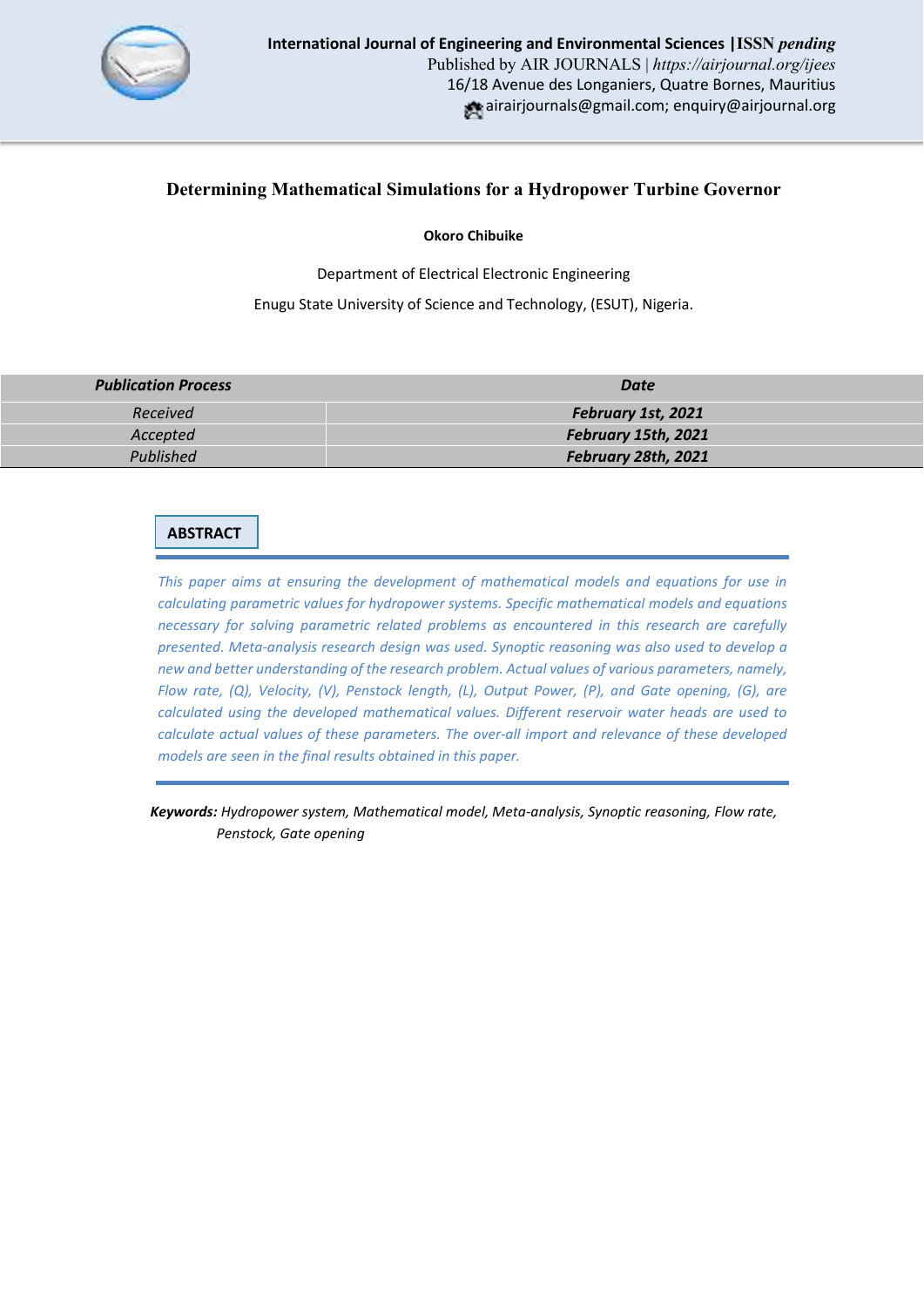# **1. Introduction**

A mathematical model is a description of a system by the use of mathematical concepts and language. This process is known as mathematical modeling. Specifically, it helps to explain a system and to study the effects of its different components thus, making dependable predictions about the system's behavior. There are many forms of mathematical models namely; dynamical systems, statistical models, differential equations or even game theoretic models logic models may also be included in mathematical models. Engineers often use mathematical models to analyze any system which needs to be controlled or analyzed. A set of variables and a set of equations meant to establish relationships between the variables are usually described using mathematical models.

In this paper, relevant mathematical models for use in the calculation and eventual determination of the parametric values for the design of a hydropower turbine governor are deduced and presented for use. These models could be manipulated to arrive at different parametric values for use in the design and construction of different specifications of hydropower systems. In addition to already known mathematical relations for this purpose, mathematical models and equations are developed in this paper for various parameters of the hydropower system namely; Flow rate, (Q), Velocity, (V), Penstock length, (L), Output Power, (P), and Gate opening valve, (G). Subsequently, specific parametric values are calculated for use in a design environment.

#### **Review of Related Works**

In their work titled, A Simple Dynamical Model of Hydropower Plant: Stability and Oscillations, G. A. Leonov et al, (2015), carried out extensive investigations into oscillations in hydropower plants. These consist of synchronous generator, hydraulic turbine and speed governor. A mathematical model of the hydropower unit was based on the equations of Park-Gorev for synchronous generator which was discussed in details in (Adkins, 1962 and Boldea, 2006). Both turbine and governor equations were treated. Following the established equations, oscillations in zones, which were not recommended for operation were found and were consistent with full-scale test results carried out for hydropower units.

**Runfan Zhang, et al, (2015), in Non-Linear Predictive Control of a Hydropower Plant Model,** introduced simple methods for finding an appropriate terminal penalty function and also proved its effectiveness. Lyapunov function was used to prove the input to state stability of the controlled system. Presentation of a six-dimensional model of the hydropower system which includes the hydro-turbine, the penstock system, the generator system and the hydraulic servo system, followed. The method produced desired stability. A strategy to combine the nonlinear predictive control method with other methods to further facilitate the application of nonlinear predictive control method was proposed by the authors.

In their paper, **Fixed-Time Stability of the Hydraulic Turbine Governing System, Caoyuan Ma, et al, 2018**, studied the problem of fixed-time stability of hydraulic turbine governing system with nonlinear model of elastic water hammer. According to the paper, a new fixed-time control strategy was proposed in order to control and improve the quality of hydraulic turbine governing system. This was capable of stabilizing the water turbine governing system within a fixed time. The settling time of the fixed-time control scheme could be adjusted to the required value regardless of the initial conditions compared to the finite-time control strategy where convergence rate depended on initial state. Mathematically based initial results showed the effectiveness and superiority of the fixed-time control over the finite-time control.

The reviews presented showed the applicability of mathematical models in carrying out scientific research and calculations leading to realization of parametric results needed in the design of prototype models. Thus, the deduced mathematical models are meant to be of immense use in carrying out the design of a working hydropower system especially at this era of need in the era of sustainable and dependable power generation.

#### **Research Methodology**

The research methodology consists in articulating a workable and simple application of fundamental mathematical relations aimed at arriving at acceptable and dependable results. As a result, a working flow chart was articulated by the researcher. This was meant to provide guidance as required. This flow chart is shown in Figure 1. Parameters whose mathematical models were deduced were the volumetric flow rate,  $(Q)$  water flow velocity,  $(V)$ , length of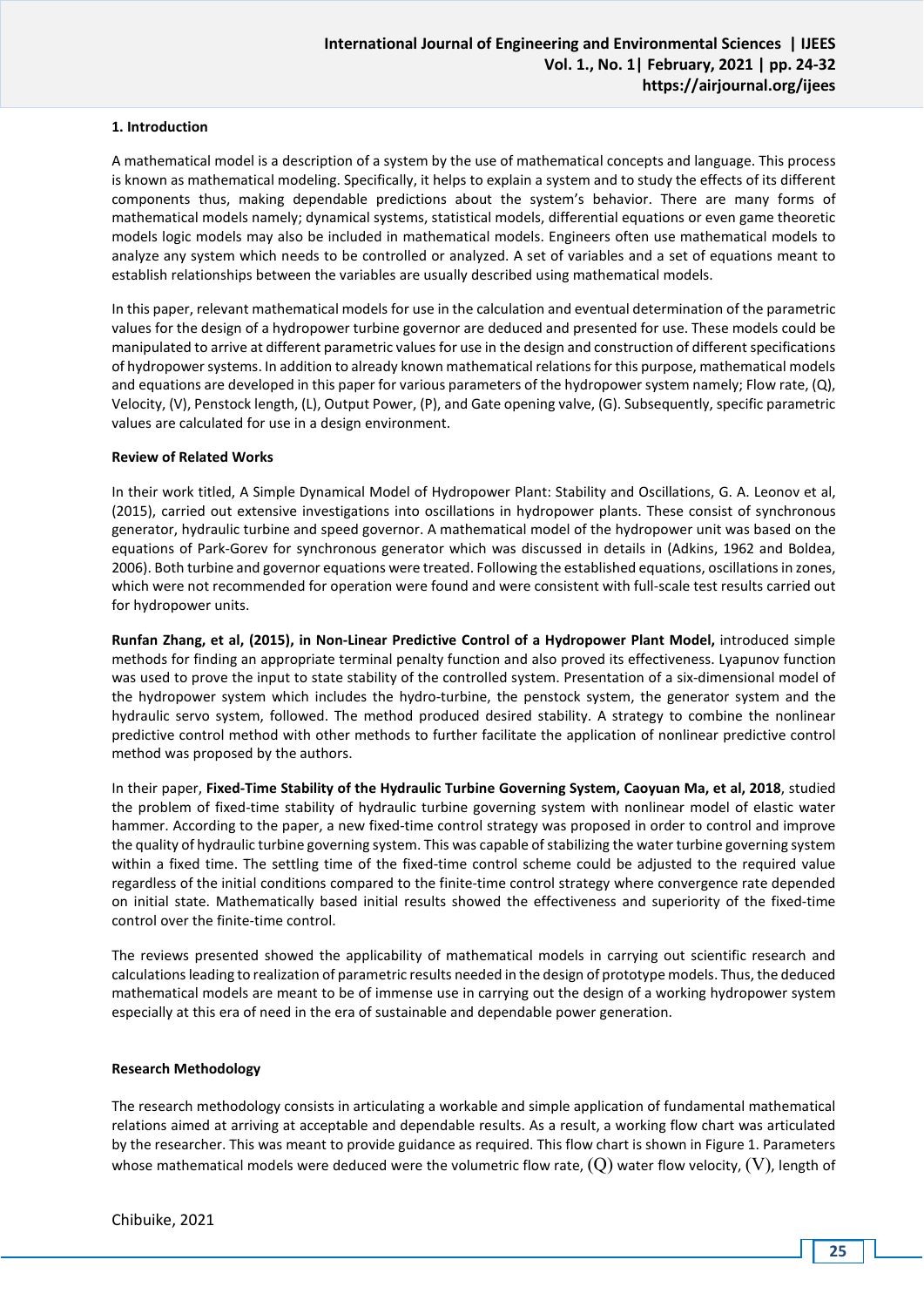penstock,  $(L)$ , gate opening valve,  $(G)$ , and power output,  $(P)$ . Many fundamental mathematical principles were applied in arriving at these deduced formulae. This was to reduce the use of very complex mathematical computations in arriving at solutions which could have been otherwise achieved ordinarily. The research believes that applying these mathematical formulae in addition to adequate knowledge of the operation of the hydropower system, a good design could be achieved following the normal procedure.



Figure 1: Flow Chart for the research realization

The flow chart for objective one is shown in Figure 1. It is meant in this presentation to deduce mathematical models, in the form of formulae, for the actual calculation and determination of the various parameters namely; Flow rate  $(Q)$ , the Velocity  $(V)$ , Penstock length,  $(L)$ , Output power  $(P)$  and Gate opening  $(G)$ . The deduced mathematical formulae for the variables are highlighted in this chapter as the report progressed. Following the same procedure, we calculated different values for velocity, flow rate, gate opening and output power, at different reservoir water heads of 1.1m, 1.2m, 1.25m, and 1.3m respectively. Following the same procedure, we calculated different values for velocity, flow rate, gate opening and output power, at different reservoir water heads of 1.1m, 1.2m, 1.25m, and 1.3m respectively. Figure 2 shows the arrangement for the flow of fluid /water from the reservoir through the penstock to the turbine.

The underlying aim of this presentation is to develop mathematical models and equations for use in calculating parametric values for hydropower system. Mathematics as an indispensable tool in scientific research and analysis lays claim to theoretical maturity, having developed a body of interrelated set of specific narrowly focused models. In view of this, the need to establish mathematical models and equations to be used in subsequent research works in solving given problems is treated in this paper.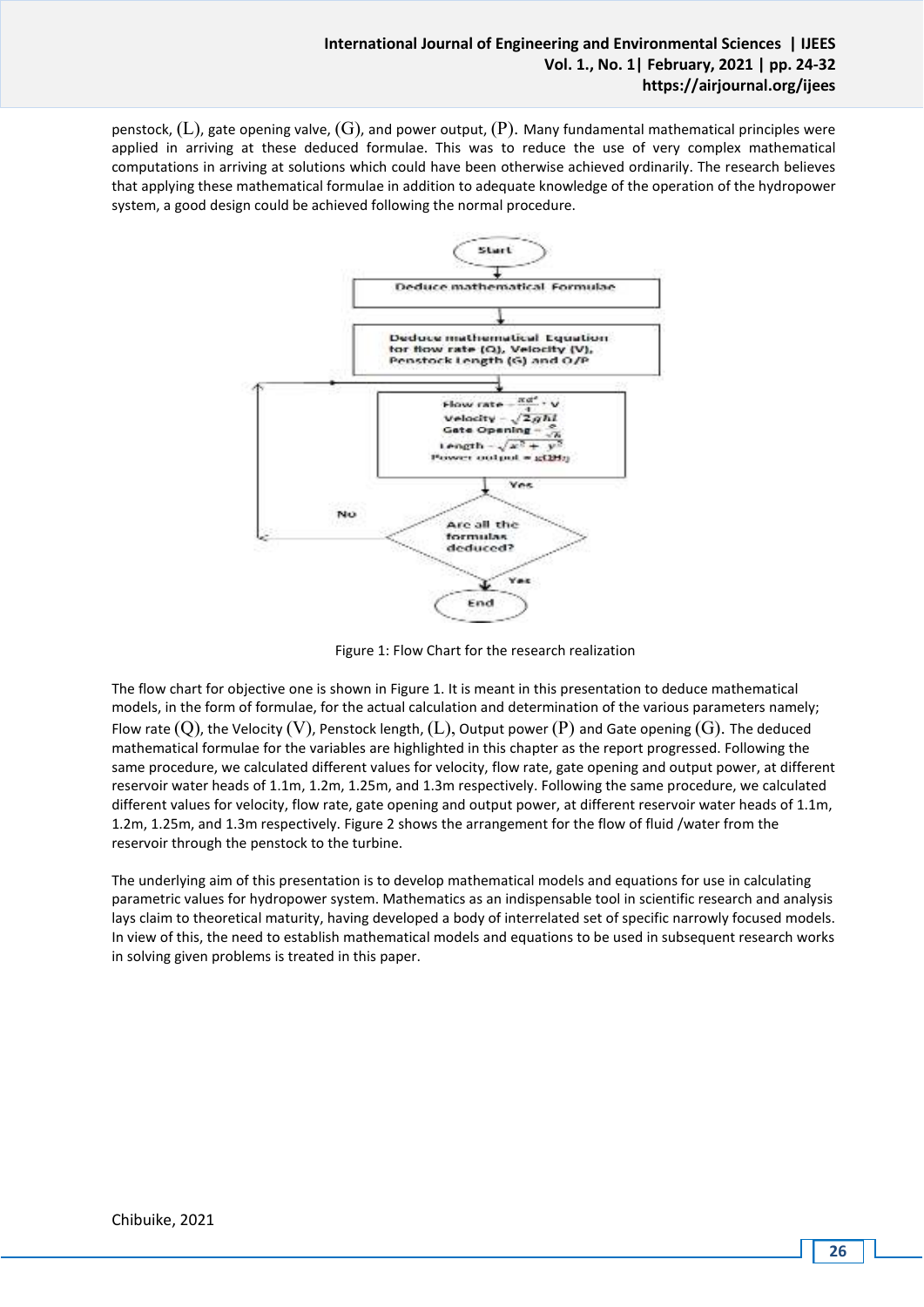

**Velocity of Fluid into the Penstock**  Figure 2: Hydropower design Entry Arrangements: Velocity into the penstock

hi (actual head) is the distance between the water level of the reservoir and the gate opening of the penstock. H is the gross head, which is the vertical or perpendicular distance from the connection of the penstock to the gate opening on the reservoir to the turbine blade installation in the power generation assembly.

This arrangement enables us to calculate the Flow rate  $(Q)$ , the Velocity  $(V)$ , the Gate opening  $(G)$  and the Output power  $(P)$ . The deduced mathematical formulae are applied as shown in the sample calculations. It is important to note that the reservoir was calibrated into different water levels, denoted as actual water heads hi, in the values of between 1m and 1.3m.

While 1.0 represents very low water, 1.3 represents above danger, with other actual water head values representing different safety conditions as shown. An expansion of the water flow through the penstock is shown in fig. 3.



Figure3: Water velocity through the penstock to the turbine

Through the penstock,  $V_1P_1 = V_2P_2 = V_3P_3$ , meaning that along the penstock, water velocity, power transmission and power output are equal at any point within the diameter values. It should be recalled that in Figure 2, hi is the distance between the gate opening of the penstock and the water level in the reservoir while the pipe between the reservoir and the turbine is known as penstock. A typical value for penstock velocities with respect to a micro hydropower system varies from 2-5 $m/s$ .

Chibuike, 2021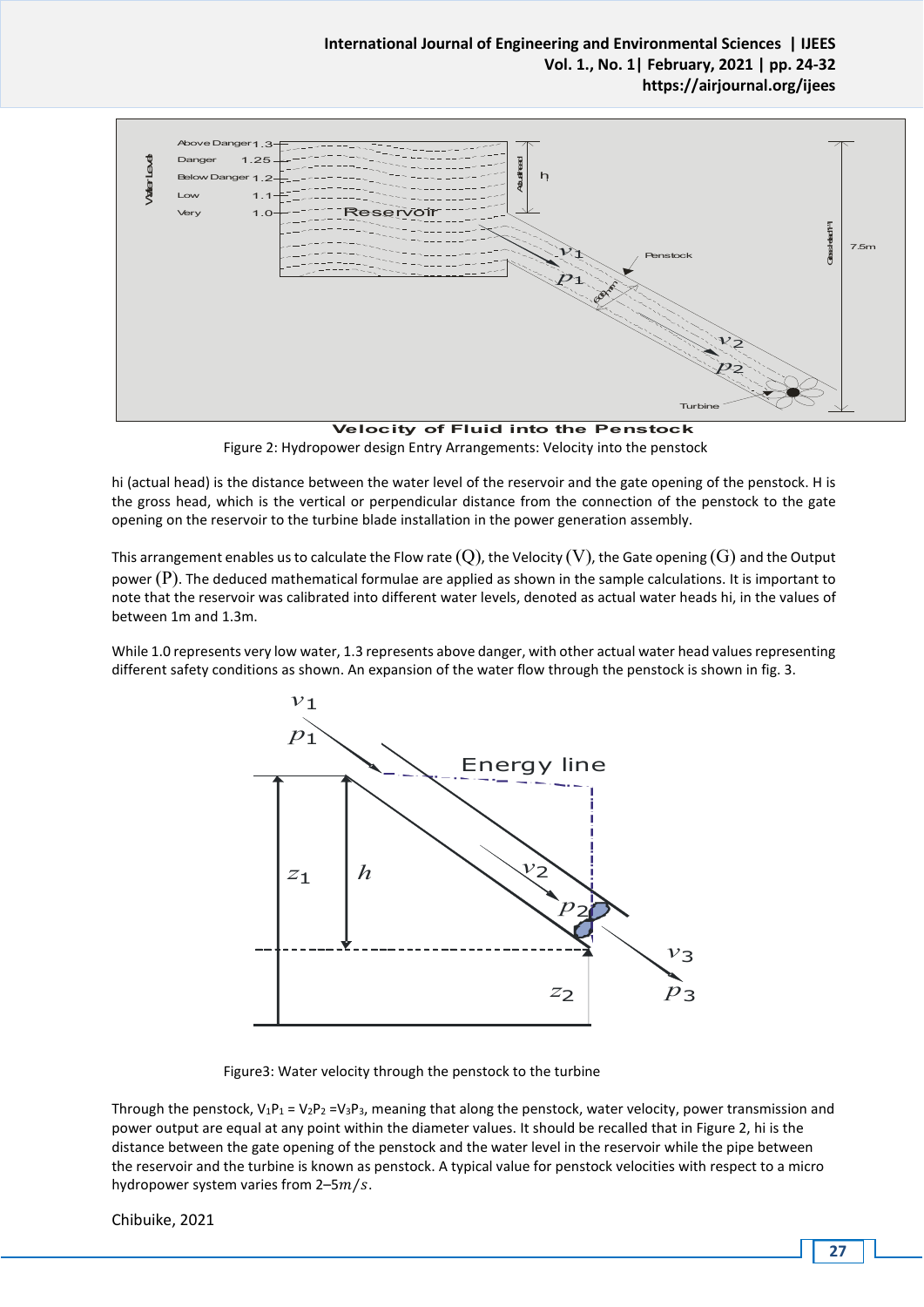Mathematical models are used by engineers to analyze systems to be controlled or optimized. In analysis, engineers establish mathematical models and equations to solve given problems in order to achieve expected design specifications.

### **To calculate the volumetric flow rate**

Note that the volumetric flow rate of fluid is defined as the volume of fluid that is passing through a given cross sectional area per unit.



Figure 4: Volume of a portion of the fluid in a pipe

This is derived from;

 $Q = \frac{V}{t}$ 

This 'V' can be represented as;  $V = Ad$ 

Where

A is the cross-sectional area of the fluid, and

d is the width of that portion of fluid.

Therefore;  $Q$ 

$$
=\frac{V}{t} = \frac{Ad}{t} = A\frac{d}{t}
$$

Hence the volume of a portion of fluid in a pipe can be represented as,

$$
Q = A \frac{d}{t}
$$

 $\left. d \right/ _t \;$  is just the length of time the given volume of fluid is to flow through the specified unit length. This is the speed of the fluid. Replacing  $d/_{\bm{t}}$ with V in the previous equation, we will get a new equation, which is the formula for calculating the flow rate of water,

$$
Q = AV
$$

where;

A is the cross-section area of the fluid in a pipe, given as =  $\pi d^2/$  4, and

V is the flow velocity.

Flow rate can be re-written as;  $Q = \frac{\pi d^2}{4} * V$ 

The volume flow rate is measured in cubic meter per second,  $m^3/s$ .

Chibuike, 2021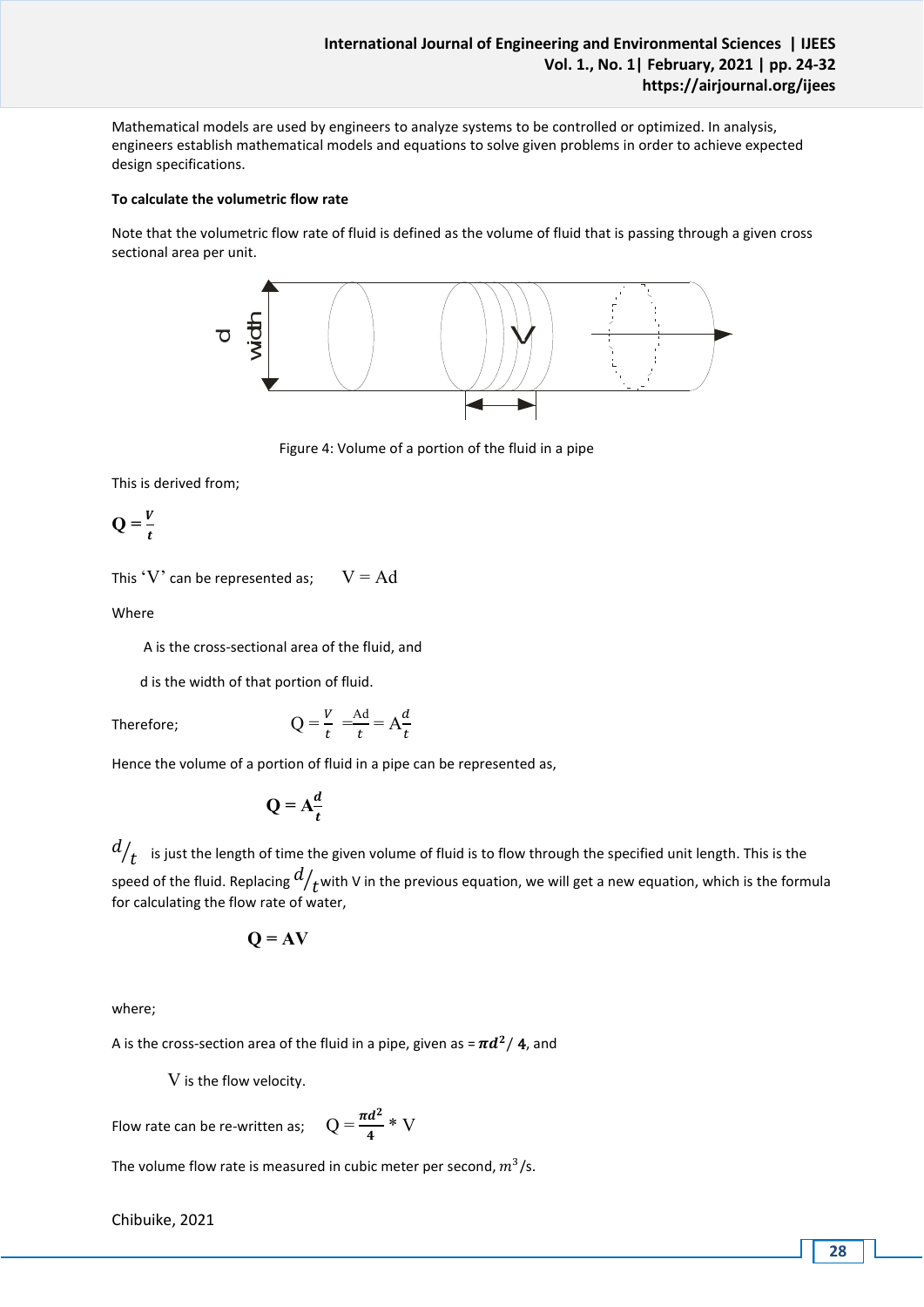# **To calculate the water velocity**

To calculate the velocity of water flowing from the actual water head in the reservoir, through the gate opening into the penstock to the turbine blades, certain quantities and parameters are to be considered. These are the acceleration due to gravity, g, and the actual water head, hi.

Hence, for a micro hydropower system of a reservoir actual head (hi), considering the acceleration due to gravity g, the velocity is given as;

 $V = \sqrt{2gh}i$ 

# **To calculate the length penstock**

In calculating the length of the penstock, we take our gross water head as 7.5m

As shown in the Figure 1.



Figure 5: The Pythagoras theorem

To find the length of a penstock use the Pythagoras theorem; The Pythagoras theorem uses a standard right angled ∆ of sides 3, 4, 5 as shown.

By relation,  $z^2 = x^2 + y^2$ 

so that,

$$
z = \sqrt{x^2 + y^2}
$$

Having known the measurement of the head, the length of the penstock can be calculated by using the basic right angled of the sides used in the Pythagoras theorem, any right-angled triangle can be completely solved.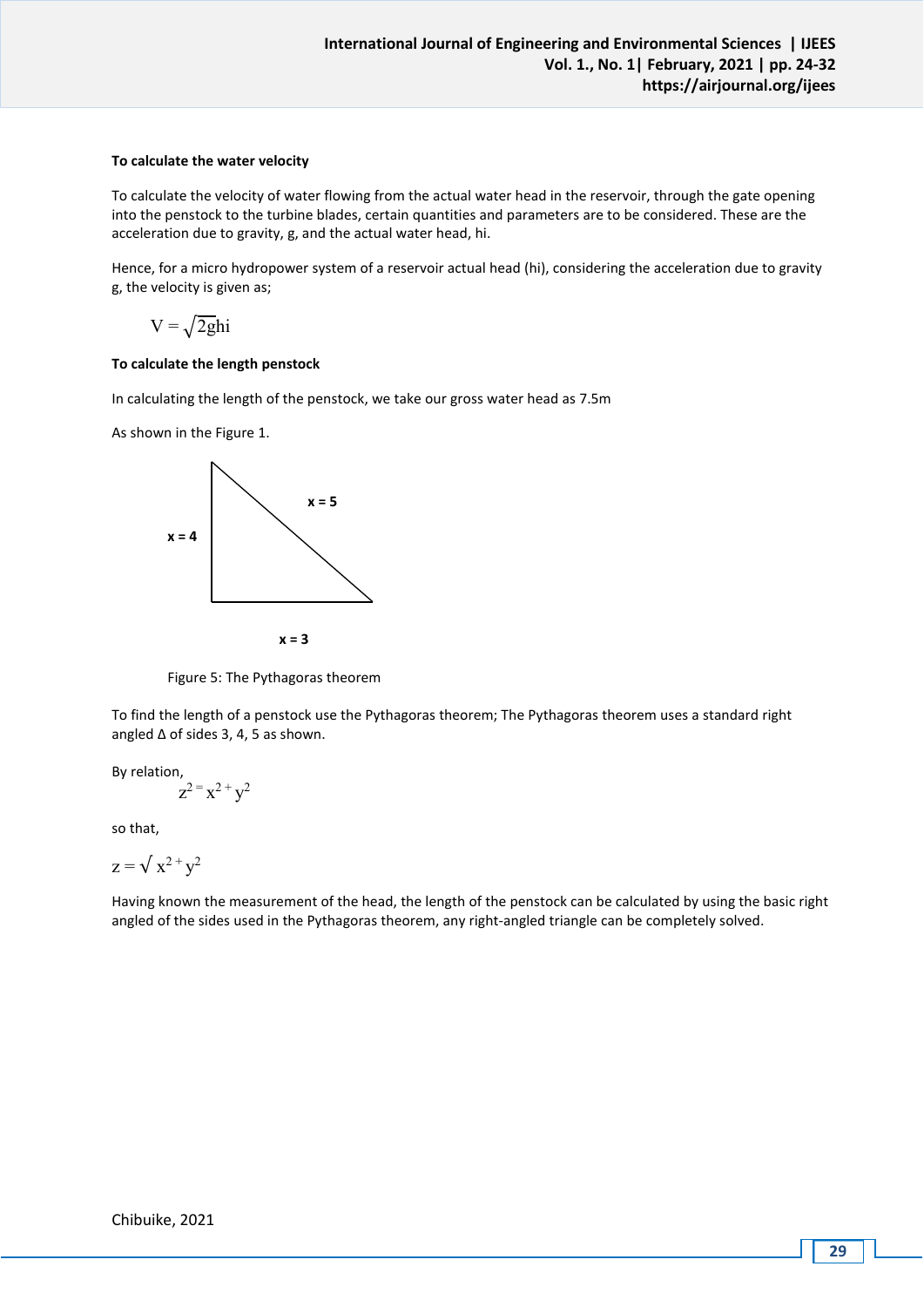

Figure 6: Flow of water in the penstock

Recall, that the basic equation of turbine penstock consists of the flow of water in penstock, mechanical power and acceleration of the water in the penstock. Hence, in fluid dynamics, the volume of fluid which passes per unit time is usually represented by the symbol Q (sometimes V): The motion of water in the penstock can be modified as shown in equation 3.7;

> $\theta = G\sqrt{H}$  $Q$  = (f, gate & Head)  $Q = f, (GH)$

Where  $\theta$  is the flow rate in  $\text{m}^3\text{/s}$ 

G is gate opening in rad.

H is gross head in meter.

Note that the velocity of water in penstock varies directly with the gate opening.

## **To calculate the power generated**

Recall that the actual power generated from the given source of water as shown in chapter equation (1) is reproduced as equation

$$
P = gQH\eta
$$

This means that to calculate the generated output power, knowledge of the volumetric water flow rate as well as that of the overall water head, (H) was needed. Also, the constant, η, which is a measure of the efficiency of the generator performance, should be added in the multiplier.

## **Discussion**

Mathematical models are meant to help in explaining the functions and behavior of a system and to study the effects of its different components thus making dependable predictions about the system's behavior. The evaluation of whether a given mathematical model describes a system accurately or not is a major consideration in a mathematical modeling process. In model evaluation, it is usually advised that a check be made on whether it fits experimental measurements or other empirical data. According to how much a priori information is available of a

Chibuike, 2021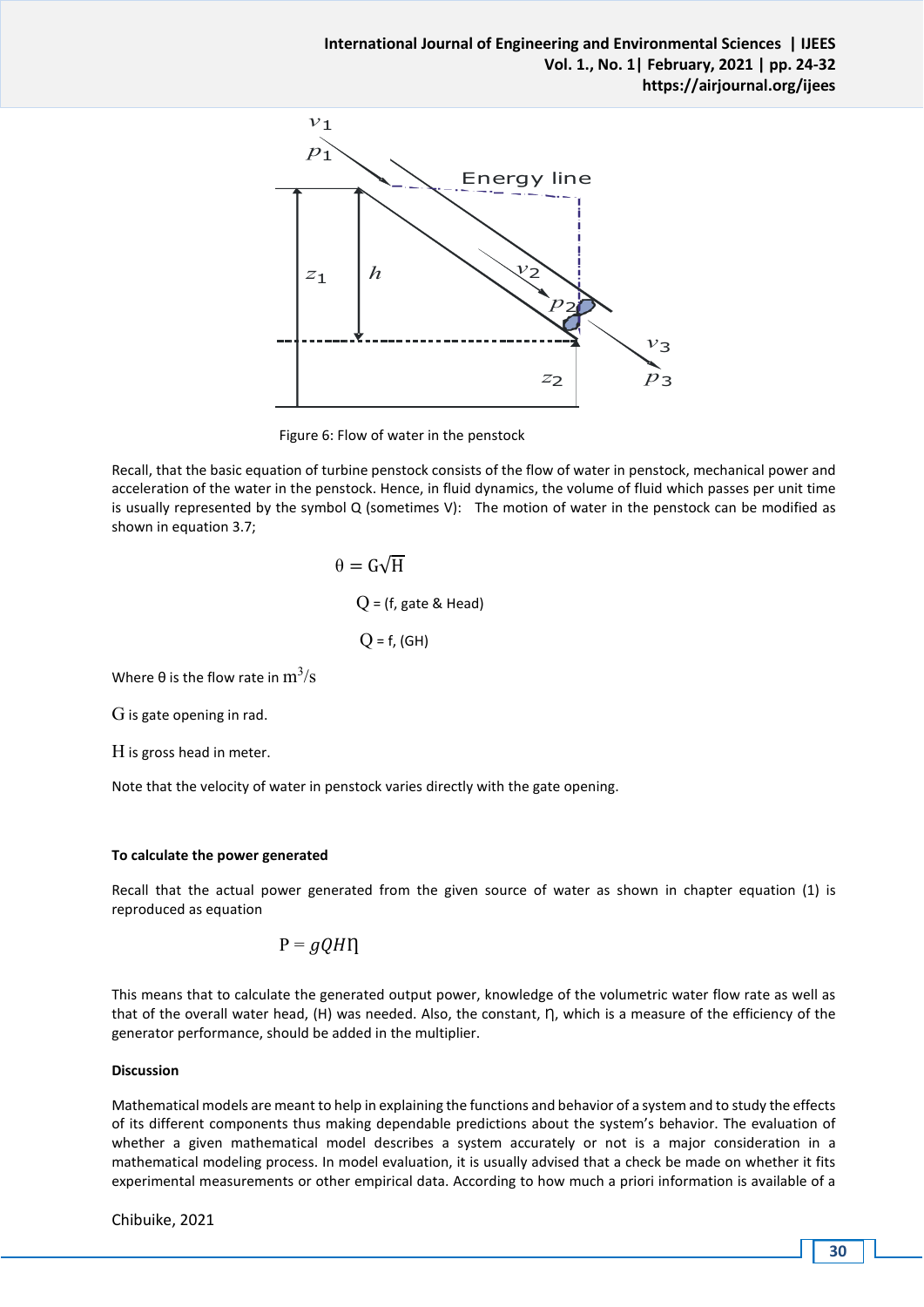# **International Journal of Engineering and Environmental Sciences | IJEES Vol. 1., No. 1| February, 2021 | pp. 24-32 https://airjournal.org/ijees**

system, mathematical modeling problems are classified into black box or white box models. When there is no a priori information available in a system, it is known as a black box model. Conversely, where all necessary information is available in a system, it is known as a white box (also known as glass box or clear box). However, to make a model more accurate, as much a priori information as possible should be used. This was the case in the presentation made in this paper. As much as desirable and possible, relevant priori information is given in order to arrive at deductions made. It is hoped that the formulae would be handy in future researches in the hydropower system technology.

## **Conclusion**

This paper presented, in a very simple but specific procedure, some fundamental formulae for the calculation of relevant parameters used in hydropower design and implementation. It is devoid of complicated and lengthy mathematical derivations and proofs which may require mastery in their use and application to arrive at the expected and desired results. In the next paper, the result of an application of these deduced mathematical models in the design of a hydropower system will be presented. The popularity of the deduced models is expected to receive a wide acceptance in subsequent designs and construction of hydropower systems especially as the need for the development of small power generation units continues to increase